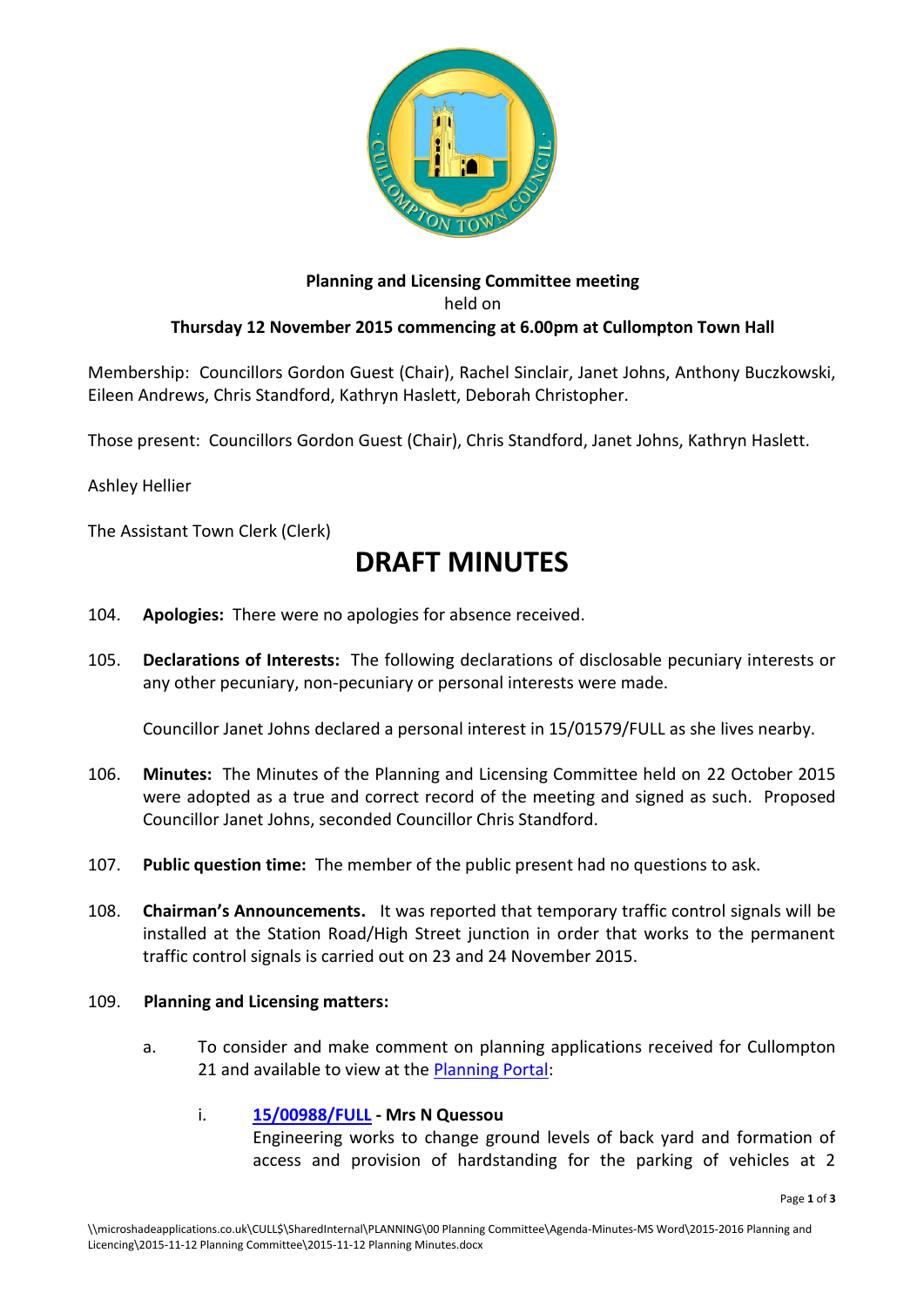Fosterlea, Cullompton.

**Recommend grant approval. Further recommend the installation of a porous surface to the proposed parking area. Proposed Councillor Chris Standford, seconded Councillor Janet Johns.**

#### ii. **[15/01270/FULL](http://docs.middevon.gov.uk/pap/index.asp?caseref=15/01270/FULL) - Mr R Lawson**

Creation of new window in gable end wall at 1st floor level at 77 Knightswood, Cullompton.

**Recommend grant approval. Proposed Councillor Gordon Guest, seconded Councillor Chris Standford.**

#### iii. **[15/01568/FULL](http://docs.middevon.gov.uk/pap/index.asp?caseref=15/01568/FULL) - Mrs S Sandford**

Conversion of existing stable outbuildings into residential annex at Land and buildings at NGR 301923 104516 (South of 2 Lower Westcott Cottages), Westcott, Cullompton. Includes 15/01569/LBC.

**Recommend grant approval. Proposed Councillor Janet Johns, seconded Councillor Kathryn Haslett.**

#### iv. **[15/01579/FULL](http://docs.middevon.gov.uk/pap/index.asp?caseref=15/01579/FULL) - Mr I Connock**

Re-development of mixed use site to 4 dwellings and redevelopment of existing dwelling (Revised Scheme) at 8 Cockpit Hill, Cullompton.

**The Committee was concerned that the delivery of building materials and skips will be inconvenient and potentially dangerous to residents and other users of Cockpit Hill. There is further concern that residents will, despite the availability of nearby paid parking, exacerbate an already difficult parking situation in Cockpit Hill, Pound Square and Queen's Square. Proposed Councillor Gordon Guest, Kathryn Haslett.**

# v. **[15/01605/CLU](http://docs.middevon.gov.uk/pap/index.asp?caseref=15/01579/FULL) - Mr J Crispin** Certificate of lawfulness for an existing extension at Nothgate, Tiverton Road, Cullompton. **Recommend grant approval. Proposed Councillor Chris Standford, seconded Councillor Janet Johns.**

- b. To receive details of planning decisions and other related planning matters as considered appropriate by the Chairman. There were no decisions to report.
- c. To consider applications from neighbouring parishes. There were no applications from neighbouring parishes to consider.

## 110. **Neighbourhood Plan Update:** To receive an update on the Neighbourhood Plan.

Paul Weston has commented on MDDC's comments and stated that there is no requirement to make the changes to the Neighbourhood Plan recommended by MDDC. Draft 3 is underway and will probably be ready for January 2016. The Government is rushing legislation through Parliament to allow presumed consent for any development that is included in Neighbourhood Plans. Councillor Gordon Guest has requested that the Policy, Finance and Personnel Committee allow funding in the precept until 2017 to complete the Neighbourhood Plan; this completion will be delayed until publication of the revised MDDC Local Plan.

111. **Correspondence:** There was no correspondence to consider.